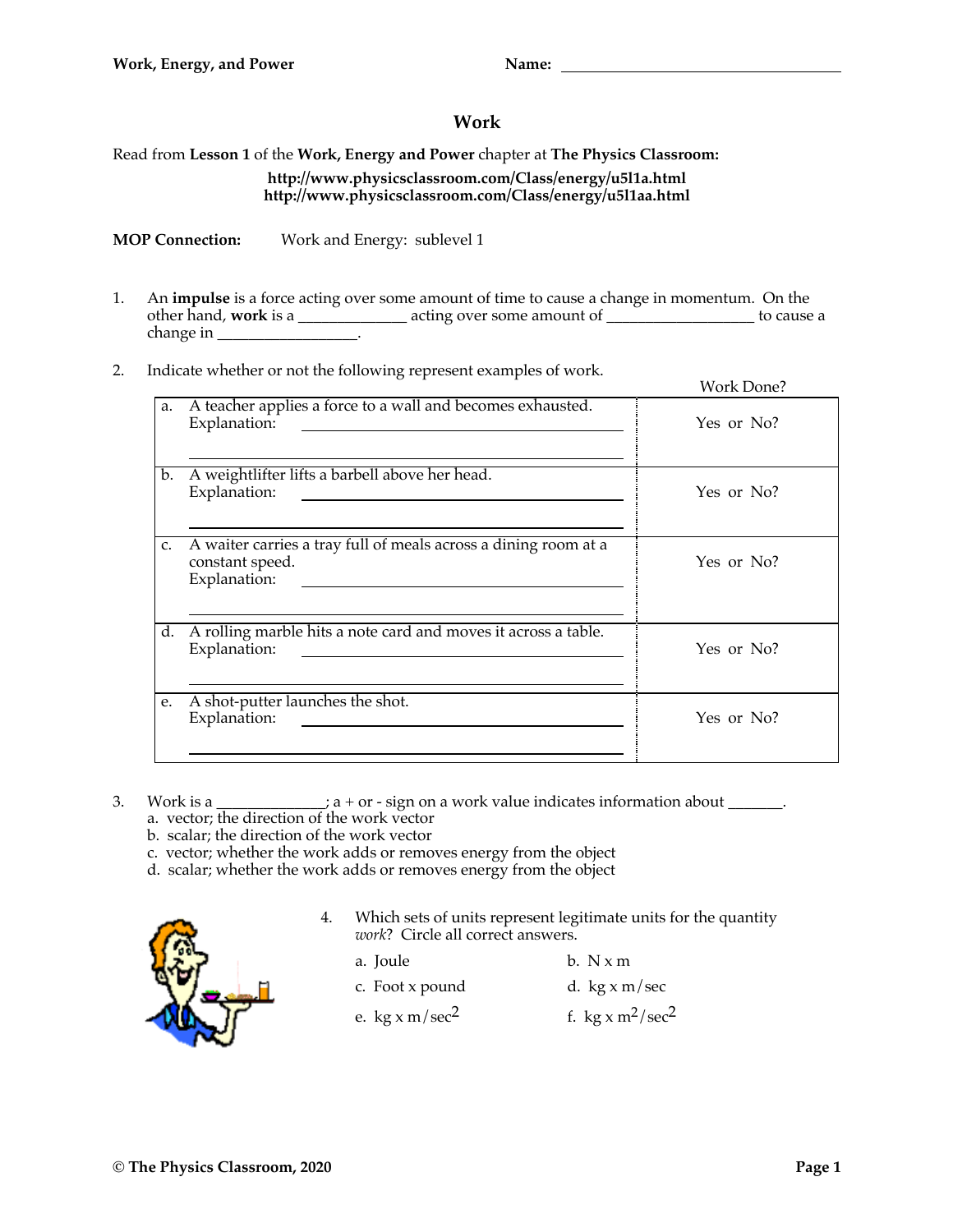

The amount of work (W) done on an object by a given force can be calculated using the formula

### $W = F d \cos \Theta$

where **F** is the force and **d** is the distance over which the force acts and  $\Theta$  is the angle between **F** and **d**. It is important to recognize that the angle included in the equation is not *just any old angle*; it has a distinct definition that must be remembered when solving such work problems.

5. For each situation below, calculate the amount of work done by the applied force. **PSYW**



- 6. Indicate whether there is positive  $(+)$  or negative  $(-)$  work being done on the object.
	- a. An eastward-moving **car** skids to a stop across dry pavement.
	- b. A freshman stands on his toes and lifts a **World Civilization book** to the top shelf of his locker.
		- c. At Great America, **a roller coaster car** is lifted to the peak of the first hill on the Shock Wave.
			- d. A catcher puts out his mitt and catches the **baseball**.
			- e. A falling **parachutist** opens the chute and slows down.
- 7. Before beginning its initial descent, a roller coaster car is always pulled up the first hill to a high initial height. Work is done on the car (usually by a chain) to achieve this initial height. A coaster designer is considering three different angles at which to drag the 2000-kg car train to the top of the 60-meter high hill. Her big question is: which angle would require the most work?

| Angle        | Force           | <b>Distance</b> | Work |
|--------------|-----------------|-----------------|------|
| $35^\circ$   | $1.15 * 104 N$  | $105 \text{ m}$ |      |
| $45^{\circ}$ | $1.41 * 104 N$  | 84.9 m          |      |
| $55^{\circ}$ | $1.64 * 10^4 N$ | 73.2 m          |      |

\_\_\_\_\_\_\_\_\_\_\_\_\_\_\_ Show your answers and explain.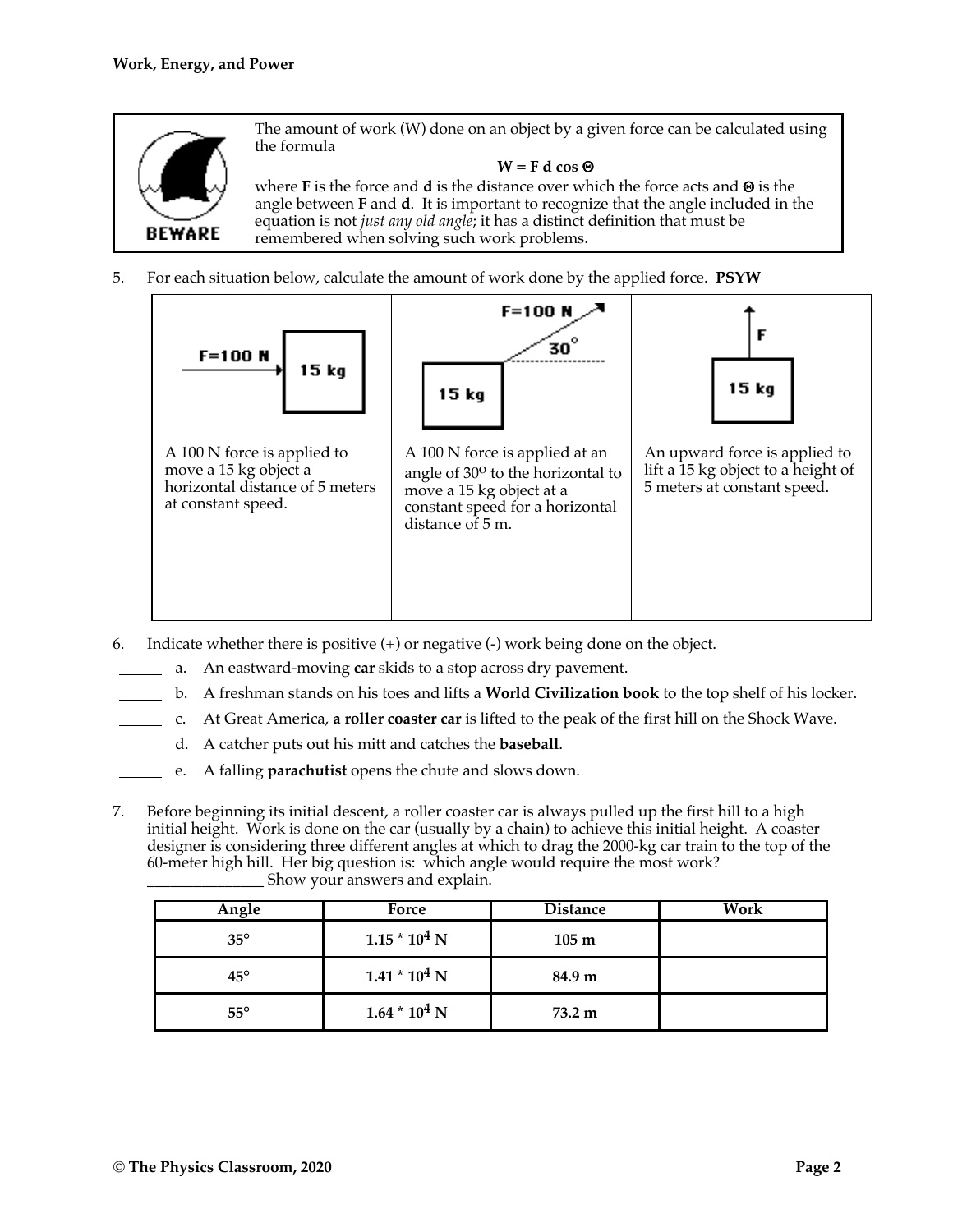8. The following descriptions and their accompanying free-body diagrams show the forces acting upon an object. For each case, calculate the work done by these forces; use the format of force  $\bullet$ displacement  $\bullet$  cosine( $\Theta$ ). Finally, calculate the total work done by all forces.

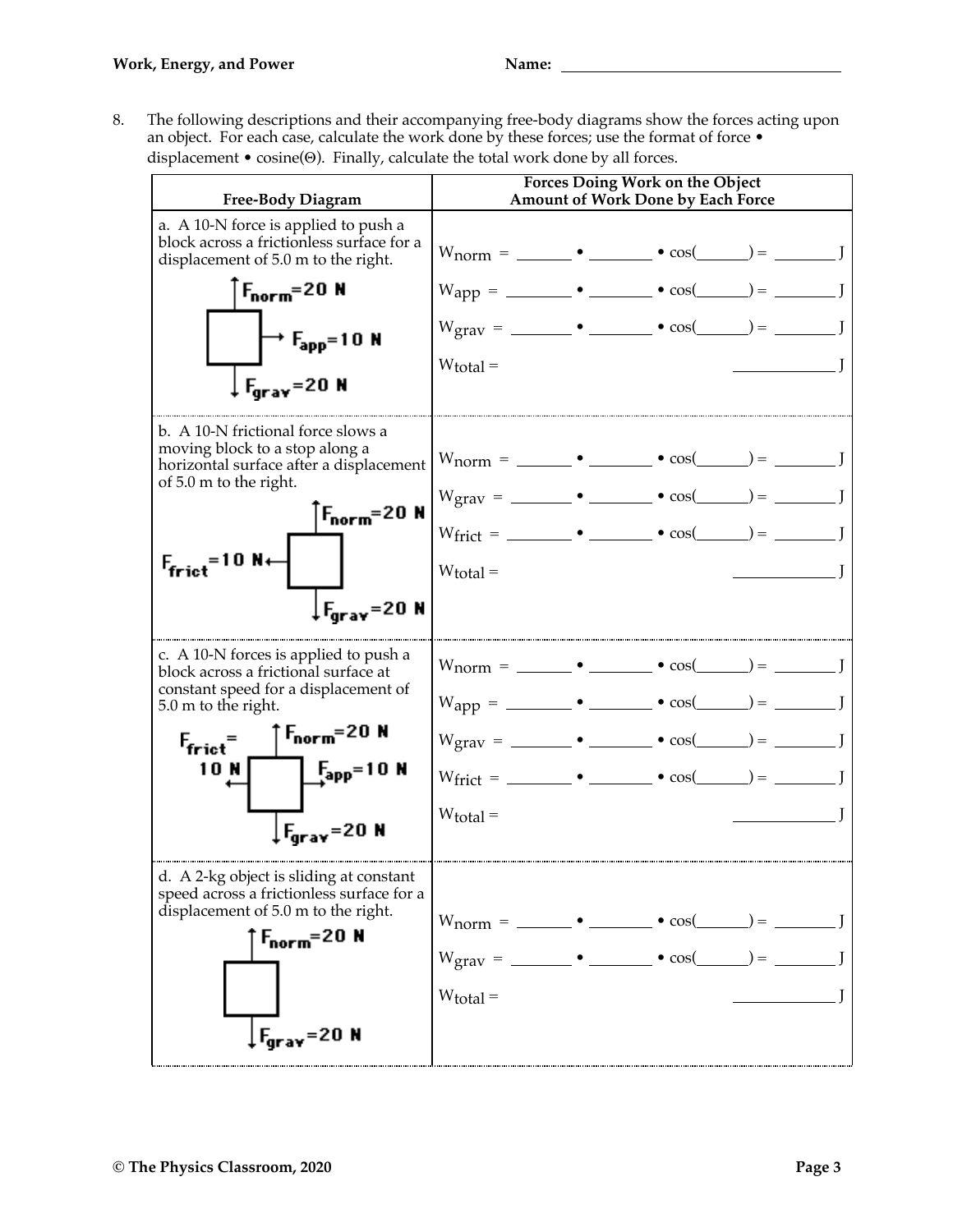

- 9. When a force is applied to do work on an object, does the object always accelerate? \_\_\_\_\_\_\_\_\_\_\_\_ Explain why or why not.
- 10. Determine the work done in the following situations.
	- a. Jim Neysweeper is applying a 21.6-N force downward at an angle of 57.2° with the horizontal to displace a broom a distance of 6.28 m.
	- b. Ben Pumpiniron applies an upward force to lift a 129-kg barbell to a height of 1.98 m at a constant speed.
	- c. An elevator lifts 12 occupants up 21 floors (76.8 meters) at a constant speed. The average mass of the occupants is 62.8 kg.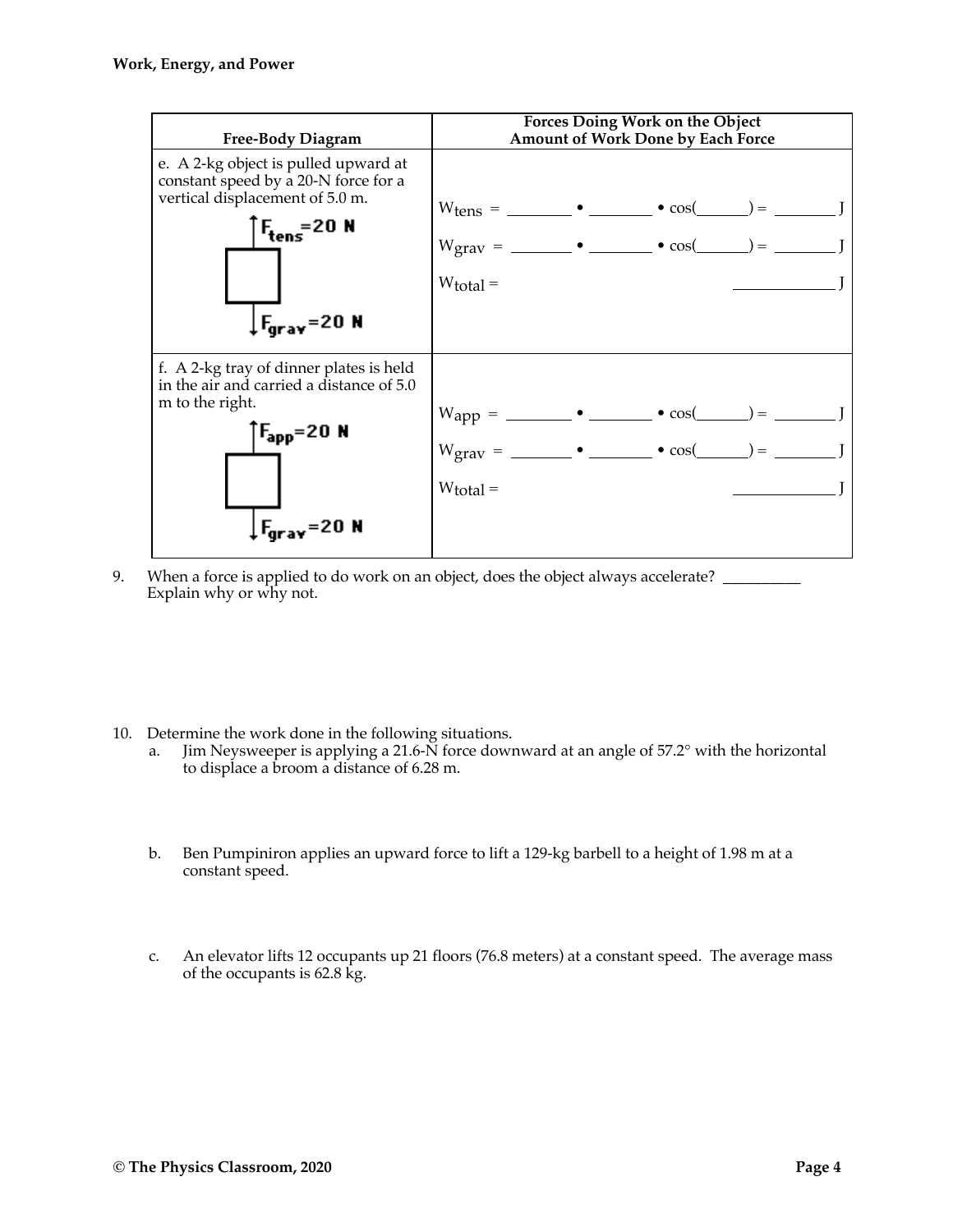## **Power**

# Read from **Lesson 1** of the **Work, Energy and Power** chapter at **The Physics Classroom:**

## **http://www.physicsclassroom.com/Class/energy/u5l1e.html**

**MOP Connection:** Work and Energy: sublevel 2

### **Review:**

- 1. A force acting upon an object to cause a displacement is known as a. energy b. potential c. kinetic d. work 2. Two acceptable units for work are \_\_\_\_\_\_\_\_. Choose two.
- a. joule b. newton c. watt d. newton•meter

### **Power as a Rate Quantity:**

- 3. Power is defined as the \_\_\_\_\_\_\_ is done.
	-
	- a. amount of work which b. direction at which work<br>
	c. angle at which work<br>
	d. the rate at which work
		- d. the rate at which work
- 4. Two machines (e.g., elevators) might do identical jobs (e.g., lift 10 passengers three floors) and yet the machines might have different power outputs. Explain how this can be so.
- 5. There are a variety of units for power. Which of the following would be *fitting* units of power (though perhaps not standard)? Include all that apply. a. Watt b. Joule c. Joule / second d. hp
- 6. Two physics students, Will N. Andable and Ben Pumpiniron, are in the weightlifting room. Will lifts the 100-pound barbell over his head 10 times in one minute; Ben lifts the 100-pound barbell over his head 10 times in 10 seconds. Which student does the most work? \_\_\_\_\_\_\_\_\_\_\_\_\_\_ Which student delivers the most power? \_\_\_\_\_\_\_\_\_\_\_\_\_\_ Explain your answers.



7. During the Powerhouse lab, Jack and Jill ran up the hill. Jack is twice as massive as Jill; yet Jill ascended the same distance in half the time. Who did the most work? \_\_\_\_\_\_\_\_\_\_\_\_\_\_ Who delivered the most power? \_\_\_\_\_\_\_\_\_\_\_\_\_\_ Explain your answers.



8. An often-used equation for power is

**Power = force x velocity**

Express an understanding of the meaning of this equation by using it to explain what type of individuals would be the best choice for a lineman on a football team.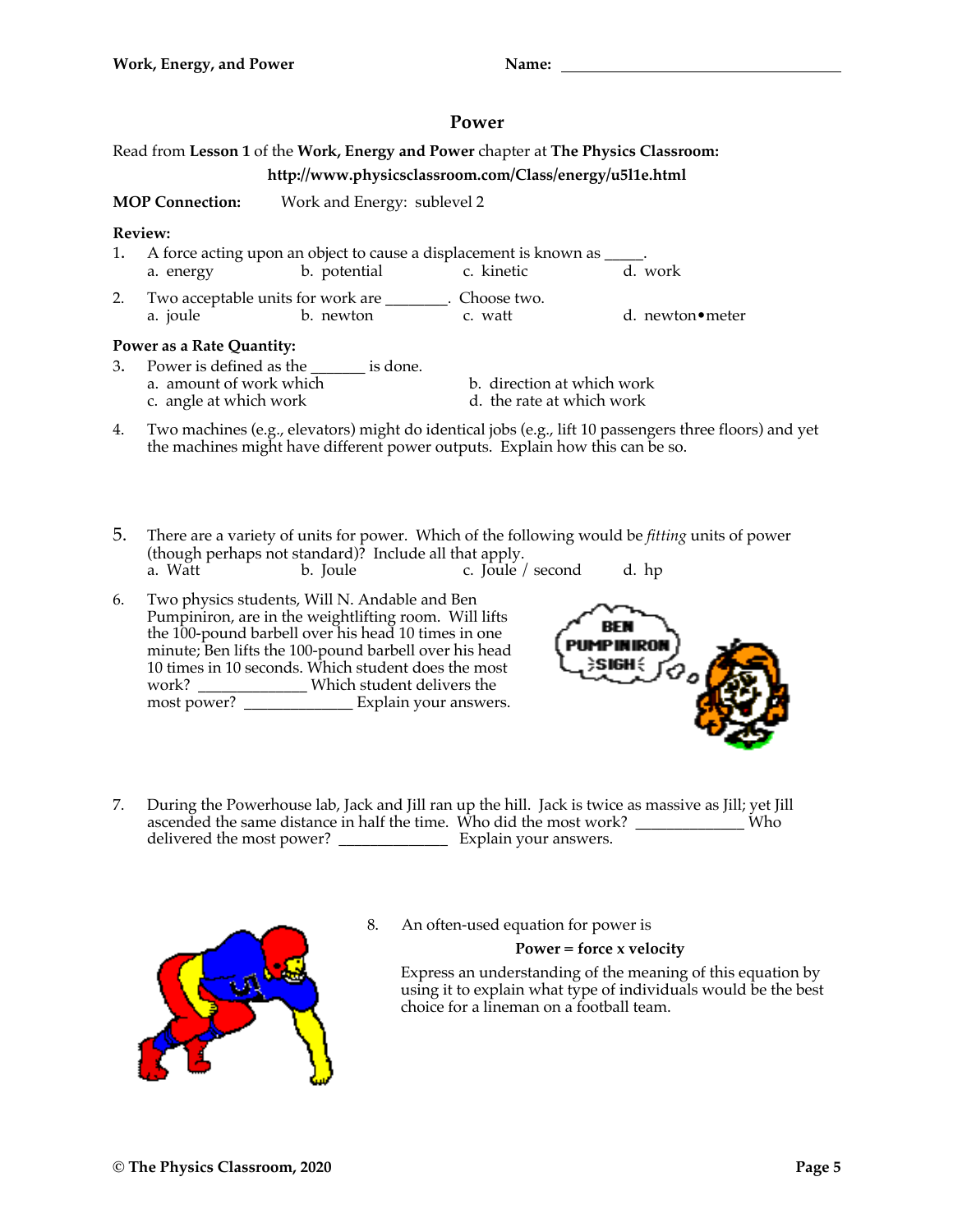## **Work and Power Calculations**

Read from **Lesson 1** of the **Work, Energy and Power** chapter at **The Physics Classroom:**

#### **http://www.physicsclassroom.com/Class/energy/u5l1aa.html http://www.physicsclassroom.com/Class/energy/u5l1e.html**

**MOP Connection:** Work and Energy: sublevels 1 and 2

- 1. Bart runs up a 2.91-meter high flight of stairs at a constant speed in 2.15 seconds. If Bart's mass is 65.9 kg, determine the work which he did and his power rating. **PSYW**
- 2. On a recent adventure trip, Anita Break went rock-climbing. Anita was able to steadily lift her 80.0 kg body 20.0 meters in 100 seconds. Determine Anita 's power rating during this portion of the climb. **PSYW**
- 3. A physics teacher owns a family of squirrels. The squirrels have been trained to do push-ups in repetitive fashion. Being connected to an electrical generator, their ongoing exercise is used to help power the home. There are 23 squirrels in the family



and their average mass is 11 kg. They do work on the "up" part of the push-up, raising their body an average distance of 5.0 cm. If the squirrels average 71 push-ups per minute, then determine the total amount of work done in one minute and the power generated by their activity. **PSYW**

4. An elevator motor lifts 715 kg of mass to the height of the fourth floor of an office building (11.0 meters above ground level) at a constant speed in 9.35 seconds. Determine the power rating of the motor. **PSYW**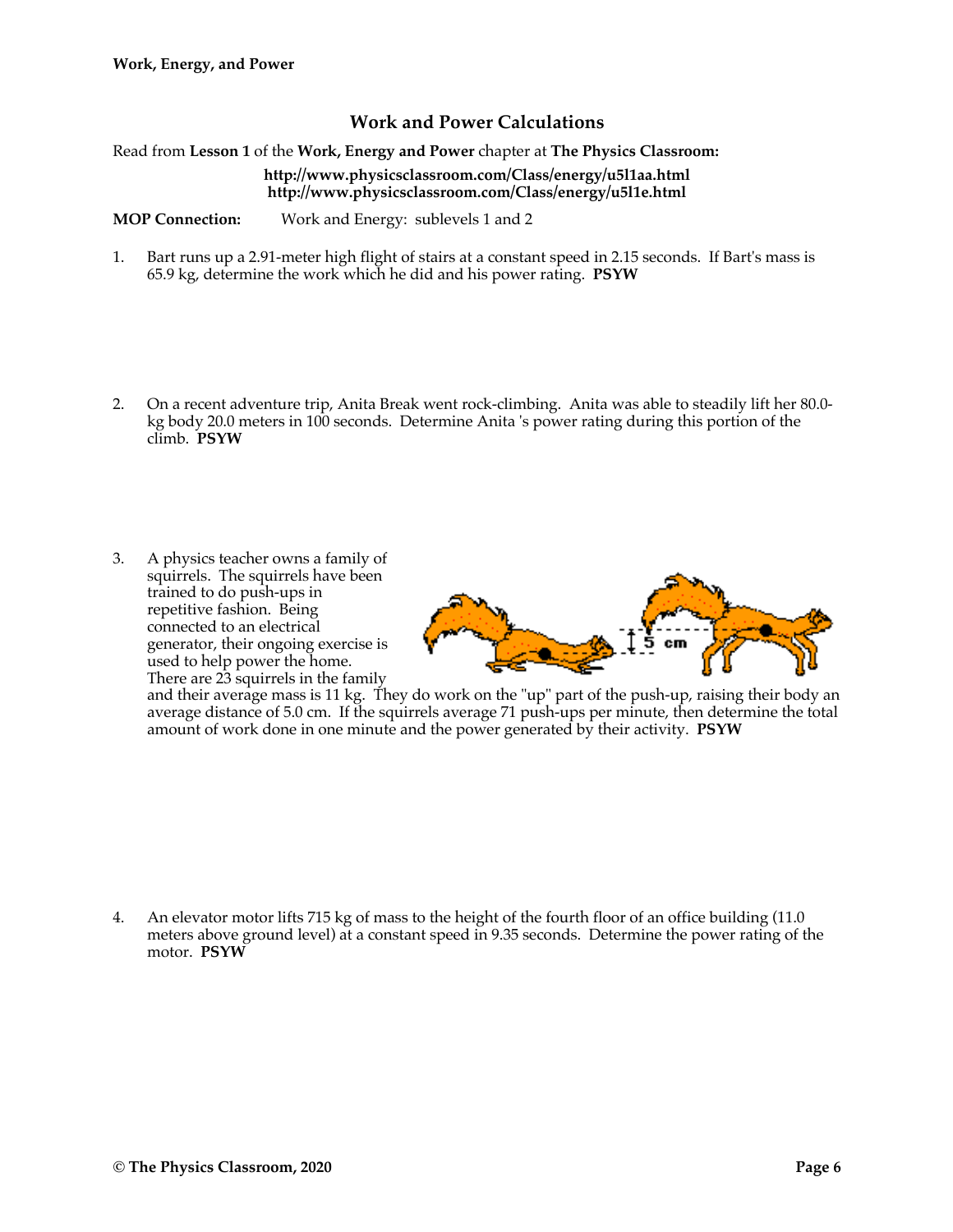## **Energy**

Read from **Lesson 1** of the **Work, Energy and Power** chapter at **The Physics Classroom:**

### **http://www.physicsclassroom.com/Class/energy/u5l1b.html http://www.physicsclassroom.com/Class/energy/u5l1c.html http://www.physicsclassroom.com/Class/energy/u5l1d.html**

**MOP Connection:** Work and Energy: sublevels 3 and 4

1. Read each of the following statements and identify them as having to do with kinetic energy (KE), potential energy (PE) or both (B).

| KE, PE or B? | Statement:                                                                                                       |  |  |
|--------------|------------------------------------------------------------------------------------------------------------------|--|--|
|              | If an object is at rest, it certainly does NOT possess this form of energy.<br>1.                                |  |  |
|              | Depends upon object mass and object height.<br>2.                                                                |  |  |
|              | The energy an object possesses due to its motion.<br>3.                                                          |  |  |
|              | The amount is expressed using the unit joule (abbreviated J).<br>4.                                              |  |  |
|              | The energy stored in an object due to its position (or height).<br>5.                                            |  |  |
|              | The amount depends upon the arbitrarily assigned zero level.<br>6.                                               |  |  |
|              | Depends upon object mass and object speed.<br>7.                                                                 |  |  |
|              | If an object is at rest on the ground (zero height), it certainly does NOT<br>8.<br>possess this form of energy. |  |  |

- 2. A toy car is moving along with 0.40 joules of kinetic energy. If its speed is doubled, then its new kinetic energy will be  $\frac{1}{20}$  b. 0.20 J c. 0.80 J d. 1.60 J e. still 0.40 J
- 3. A young boy's glider is soaring through the air, possessing 0.80 joules of potential energy. If its speed is doubled and its height is doubled, then the new potential energy will be  $\_\_\_\_\_\$ . a. 0.20 J b. 0.40 J c. 1.60 J d. 3.20 J e. still 0.80 J
- 4. Which would ALWAYS be true of an object possessing a kinetic energy of 0 joules?<br>a. It is on the ground. b. It is at rest. c. It is moving on the gr b. It is at rest.<br>
e. It is accelerating. The same set above ground level to the ground level of the same set of the same of the s d. It is moving. e. It is accelerating. f. It is at rest above ground level g. It is above the ground. h. It is moving above ground level. h. It is moving above ground level.
- 5. Which would ALWAYS be true of an object possessing a potential energy of 0 joules?<br>a. It is on the ground. b. It is at rest. c. It is moving on the grou a. It is on the ground. b. It is at rest. c. It is moving on the ground d. It is moving. e. It is accelerating. f. It is at rest above ground le d. It is moving. e. It is accelerating. f. It is at rest above ground level g. It is above the ground. h. It is moving above ground level. h. It is moving above ground level.
- 6. Calculate the kinetic energy of a 5.2 kg object moving at 2.4 m/s. **PSYW**
- 7. Calculate the potential energy of a 5.2 kg object positioned 5.8 m above the ground. **PSYW**
- 8. Calculate the speed of a 5.2 kg object that possesses 26.1 J of kinetic energy. **PSYW**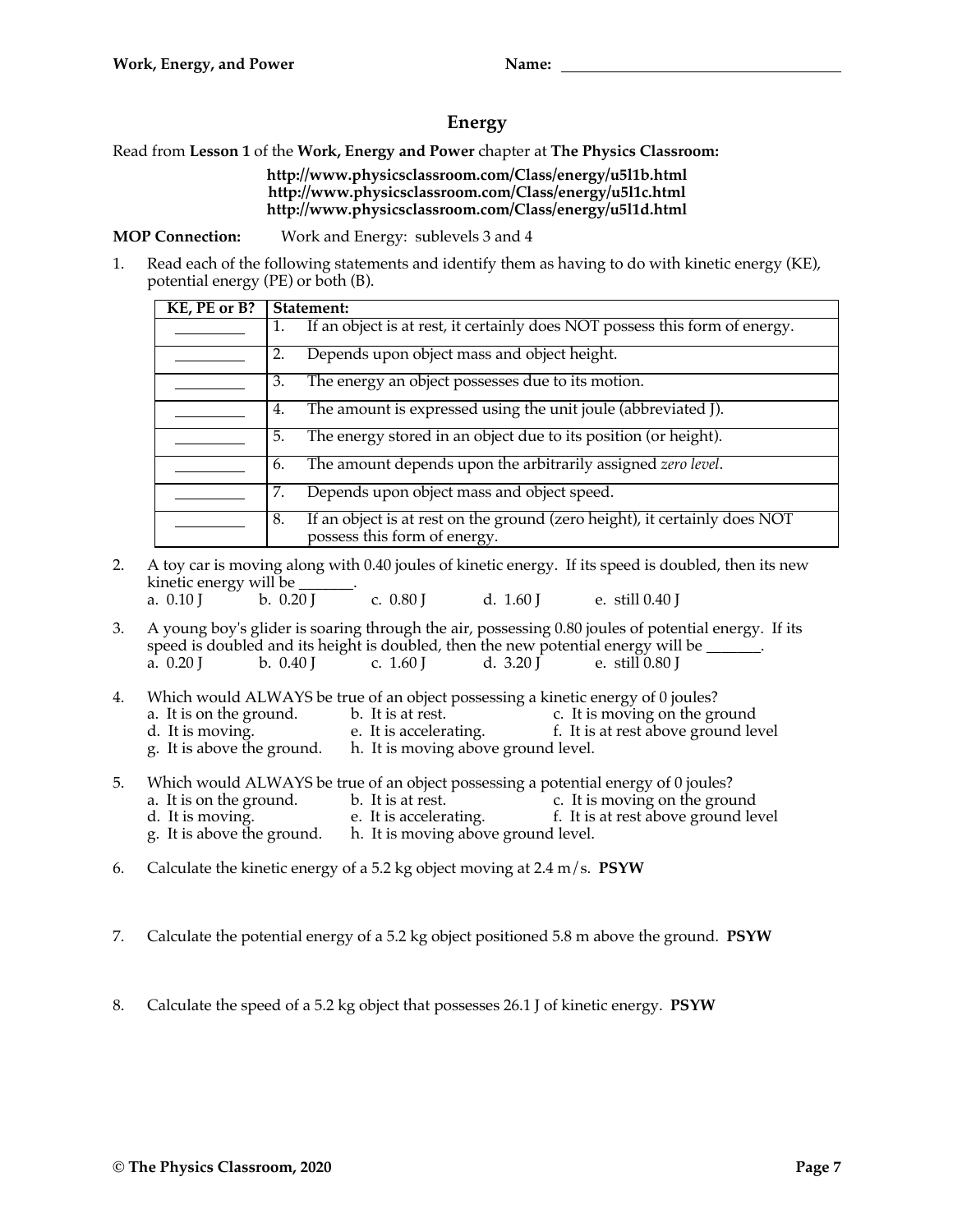- 
- 9. The total mechanical energy of an object is the <u>see</u>.<br>
a. KE minus the PE of the object b. PE minus the KE of the object a. KE minus the  $PE$  of the object
	- c. the initial KE plus the initial PE of the object
	- d. KE plus the  $\overrightarrow{PE}$  of the object at any instant during its motion
	- e. final amount of KE and PE minus the initial amount of KE and PE
- 10. If an object moves in such a manner as to conserve its total mechanical energy, then \_\_\_\_\_\_.
	- a. the amount of kinetic energy remains the same throughout its motion
	- b. the amount of potential energy remains the same throughout its motion
	- c. the amount of both the kinetic and the potential energy remains the same throughout its motion
	- d. the sum of the kinetic energy and the potential energy remains the same throughout its motion
- 11. Determine the total mechanical energy (TME) of the objects at positions A, B, C and D.



- 12. Calculate the total mechanical energy (TME) of a 5.2 kg object moving at 2.4 m/s and positioned 5.8 m above the ground. **PSYW**
- 13. Read the following descriptions and indicate whether the objects' KE, PE and TME increases, decreases or remains the same (**=**). If it is impossible to tell, then answer ???.

a. A marble begins at an elevated position on top of an inclined ruler and rolls down to the bottom of the ruler. ??? **KE:**  $T + T = 77$ ? **PE:**  $T + T = 77$ ? **TME:** b. A marble is rolling along a level table when it hits a note card and slides to a stop. ??? **KE:**  $T + T = 77$  **PE:**  $T + T = 77$  **TME:** c. A cart is pulled from the bottom of an incline to the top of the incline at a constant speed. ??? **KE:**  $T + T = 77$ : **PE:**  $T + T = 77$ : **TME:** d. A physics student runs up a staircase at a constant speed. ??? **KE:**  $T + T = 77$  **PE:**  $T + T = 77$  **TME:** e. A force is applied to a root beer mug to accelerate it from rest across a level countertop. ??? **KE:**  $T + T = 77$  **PE:**  $T + T = 77$  **TME:** f. A pendulum bob is released from rest from an elevated position and swings to its lowest point. **KE:**  $\uparrow \downarrow = ?$ ?? **PE:**  $\uparrow \downarrow = ?$ ?? **TME:**  $\uparrow$ ??? g. A car skids from a high speed to a stopping position along a level highway. ??? **KE:**  $T + T = 77$ : **PE:**  $T + T = 77$ : **TME:**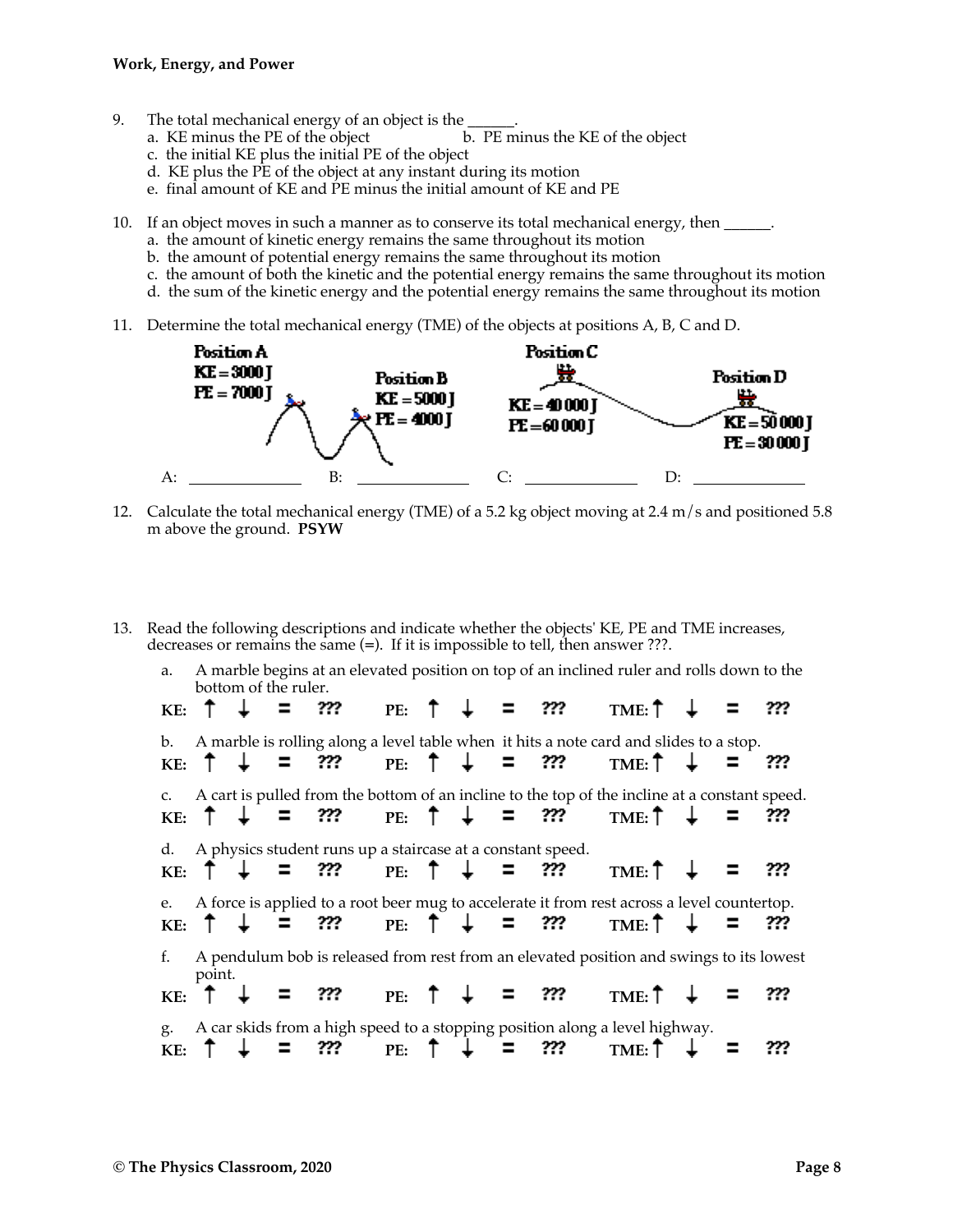# **Work-Energy Relationships**

Read from **Lesson 2** of the **Work, Energy and Power** chapter at **The Physics Classroom: http://www.physicsclassroom.com/Class/energy/u5l2a.html**

**MOP Connection:** Work and Energy: sublevel 5

**Important Background**: As an object moves, either its total mechanical energy is conserved or mechanical energy is transferred to non-mechanical forms (such as thermal energy, light energy, electrical energy, etc.). Whether there is an energy transfer or an energy conservation depends on whether or not external (a.k.a. non-conservative) forces are doing work. If external forces (or non-conservative forces) are doing work, then the total mechanical energy of the object is not conserved - energy is transferred between mechanical and non-mechanical forms. On the other hand, if external forces do not do work, the total mechanical energy of the object is conserved.

1. Categorize the following force types as being either internal or external forces:  $F_{grav}$ ;  $F_{norm}$ ;  $F$ frict;  $F$ air;  $F$ app;  $F$ tens; and  $F$ spring.

| <b>Internal Forces</b> | <b>External Forces</b> |
|------------------------|------------------------|
|                        |                        |
|                        |                        |
|                        |                        |

2. Identify the following as being either always true (**AT**), never true (**NT**) or might be true (**MBT**).

| AT, NT, MBT? | Statement:                                                                                                                                             |  |
|--------------|--------------------------------------------------------------------------------------------------------------------------------------------------------|--|
|              | If gravity does work upon an object, then its total mechanical energy<br>a.<br>(TME) is conserved.                                                     |  |
|              | If gravity is the only force doing work upon an object, then its total<br>b.<br>mechanical energy (TME) is conserved.                                  |  |
|              | If a normal force acts upon an object, then its TME will change.<br>$C_{\bullet}$                                                                      |  |
|              | If sliding friction does work upon an object, then its TME will decrease.<br>d.                                                                        |  |
|              | If only external forces are doing work upon an object, then its TME will be<br>e.<br>conserved.                                                        |  |
|              | If both internal and external forces are doing net work upon an object,<br>f.<br>then more information is needed to tell if its TME will be conserved. |  |
|              | If a quantity such as the total mechanical energy is conserved, then that<br>g.<br>means that it does not change over the course of a motion.          |  |

3. Consider the three situations below. Identify whether or not the total mechanical energy (TME) is being conserved. Then indicate if external forces (non-conservative) are doing work.

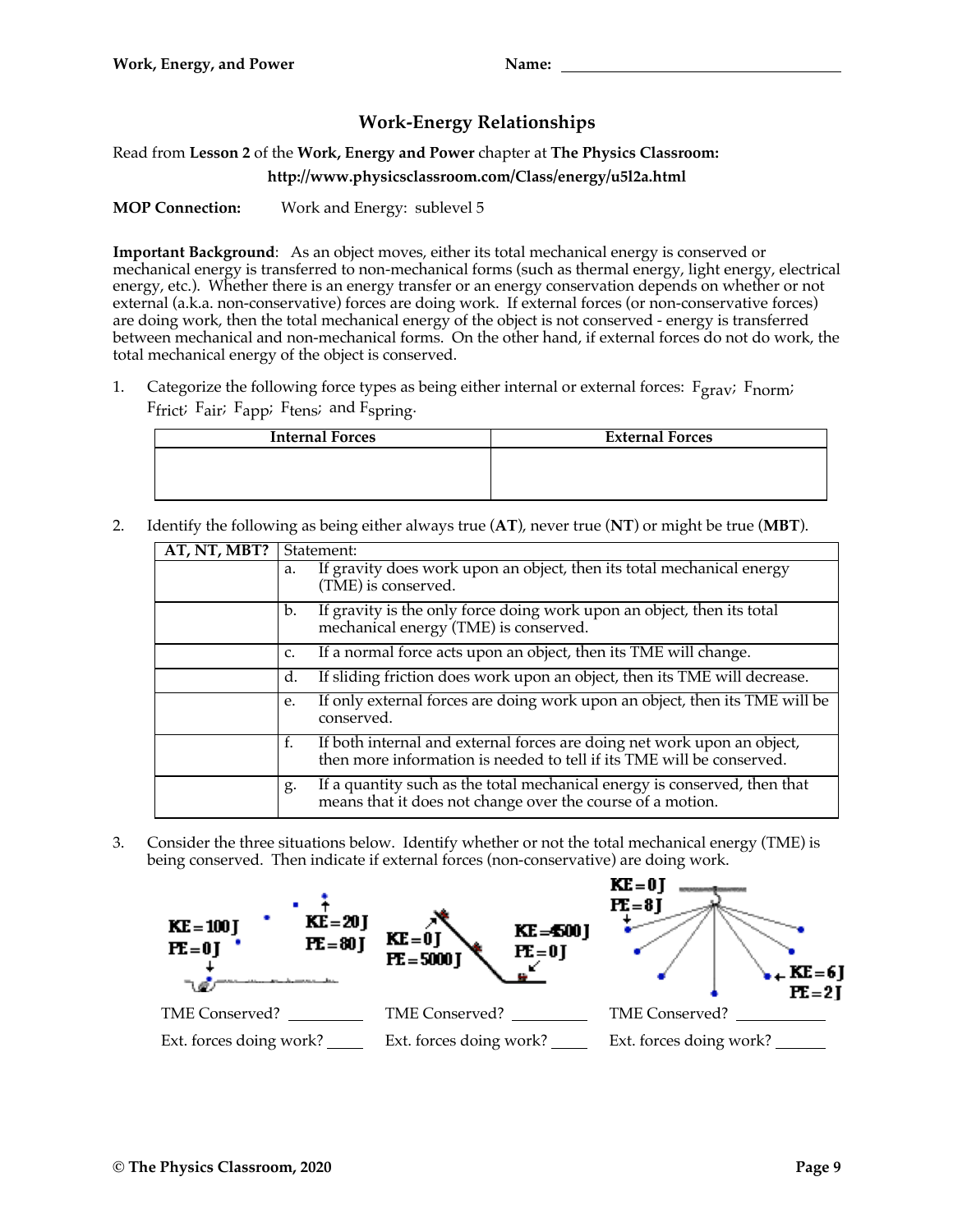4. For each statement, identify which forces (F<sub>grav</sub>; F<sub>norm</sub>; F<sub>frict</sub>; F<sub>air</sub>; F<sub>app</sub>; F<sub>tens</sub>; and F<sub>spring</sub>) are doing work. Then state whether the total mechanical energy will be conserved.

| A bungee jumper rapidly<br>a.<br>decelerates as he reaches<br>the end of his spring-like<br>bungee cord Ignore the<br>effect of air resistance. | b. A girl releases a softball<br>from rest from a height of 2<br>meters above the ground;<br>the ball free-falls to the<br>ground. |
|-------------------------------------------------------------------------------------------------------------------------------------------------|------------------------------------------------------------------------------------------------------------------------------------|
| Forces doing work?                                                                                                                              | Forces doing work? _____                                                                                                           |
| TME Conserved? Yes                                                                                                                              | TME Conserved? Yes                                                                                                                 |
| No                                                                                                                                              | No                                                                                                                                 |
| c. A weightlifter briskly                                                                                                                       | d. A swimmer pushes off the                                                                                                        |
| raises a 200-pound                                                                                                                              | blocks to accelerate forward                                                                                                       |
| barbell above his head.                                                                                                                         | at the beginning of a race.                                                                                                        |
| Forces doing work?                                                                                                                              | Forces doing work?                                                                                                                 |
| TME Conserved? Yes                                                                                                                              | TME Conserved? Yes                                                                                                                 |
| N <sub>0</sub>                                                                                                                                  | No                                                                                                                                 |

For questions #5-#14, a physical situation is described. For each situation determine whether the total mechanical energy (TME) of the object (in **bold-face text**) is conserved, increases, or decreases.

| 5.  | A force is applied to a root beer mug to accelerate it across a level countertop.<br>b. TME increases<br>a. TME conserved<br>c. TME decreases       |
|-----|-----------------------------------------------------------------------------------------------------------------------------------------------------|
| 6.  | A force is applied to a <b>cart</b> to raise it up an inclined plane at constant speed.<br>b. TME increases<br>c. TME decreases<br>a. TME conserved |
| 7.  | A marble starts from rest and rolls down an inclined plane. Ignore friction.<br>b. TME increases<br>c. TME decreases<br>a. TME conserved            |
| 8.  | A physics student runs up a flight of stairs at constant speed.<br>b. TME increases<br>c. TME decreases<br>a. TME conserved                         |
| 9.  | A baseball makes its flight through the air. (Neglect Fair.)<br>a. TME conserved<br>b. TME increases<br>c. TME decreases                            |
| 10. | A coffee filter is released from rest and falls with a terminal velocity.<br>b. TME increases<br>c. TME decreases<br>a. TME conserved               |
|     | 11. A car skids to a stop while traveling down a steep hill.<br>b. TME increases<br>a. TME conserved<br>c. TME decreases                            |
| 12. | A <b>pendulum bob</b> is tied to a string and swings back and forth. (Neglect Fair.)<br>a. TME conserved<br>b. TME increases<br>c. TME decreases    |
| 13. | A marble hits a note card and slides to a stop.<br>a. TME conserved<br>b. TME increases<br>c. TME decreases                                         |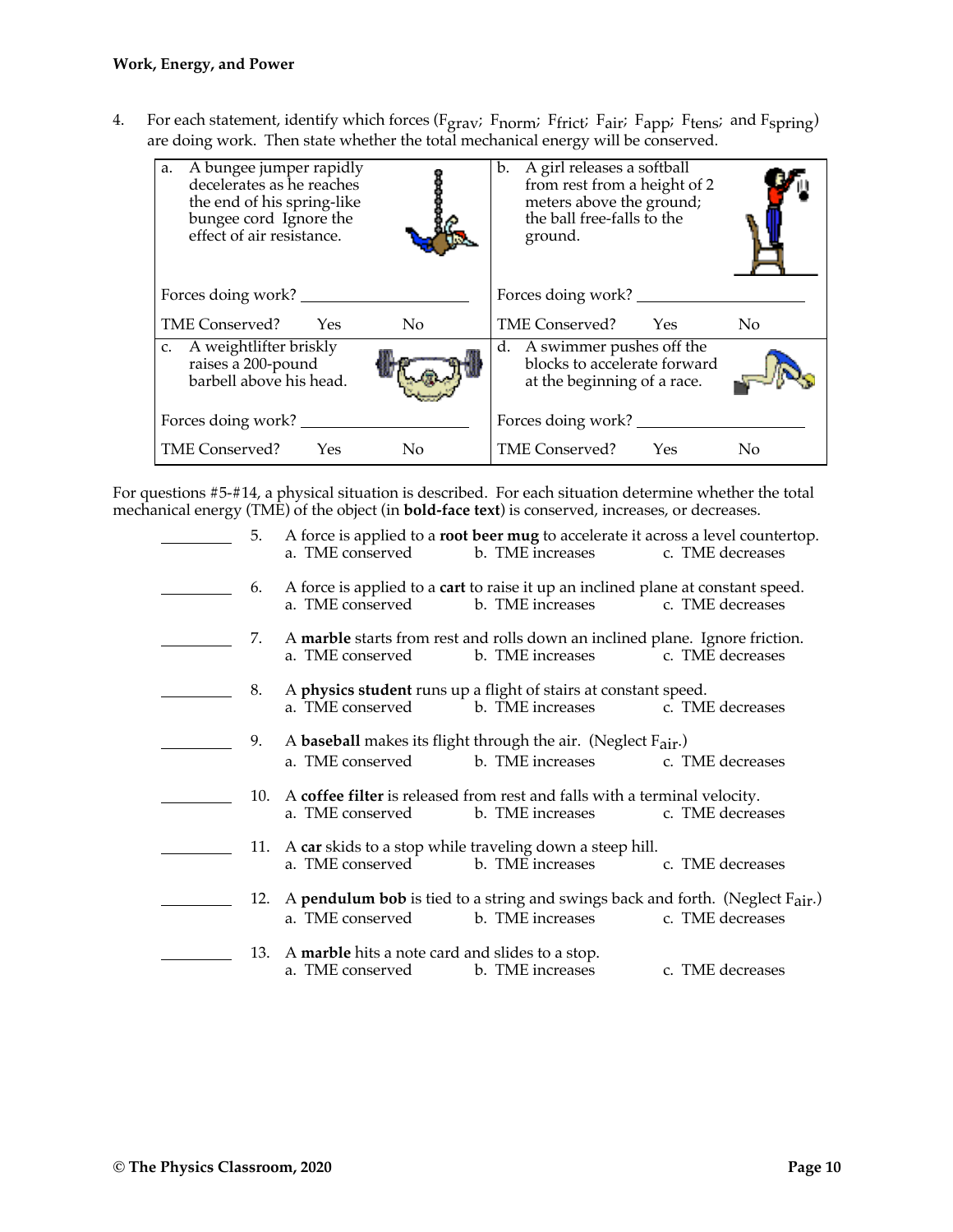# **Work-Energy Bar Charts**

## Read from **Lesson 2** of the **Work, Energy and Power** chapter at **The Physics Classroom:**

**http://www.physicsclassroom.com/Class/energy/u5l2c.html**

**MOP Connection:** Work and Energy: sublevel 6

The work-energy relationship is the most important relationship of the unit. The work done by external forces ( $W_{ext}$ ) is related to the total mechanical energy of the initial (TME<sub>i</sub>) and of the total energy of the final state (TME $_f$ ) of a system as follows:

## $\mathbf{TME_i} + \mathbf{W_{ext}} = \mathbf{TME_f}$

Your goal should be to combine your understanding of kinetic energy, potential energy, and work with the above equation in order to analyze physical situations involving energy changes and transformations and to solve computational problems involving work and energy. One tool that will assist in the analysis of physical situations is a work-energy bar chart. A work-energy bar chart represents the amount of energy present in a system by means of a vertical bar. The length of a bar is representative of the amount of energy present; a longer bar representing a greater amount of energy. According to the work-energy theorem, the initial mechanical energy (kinetic and potential) plus the work done on the system by external forces equals the final mechanical energy (kinetic and potential). Consequently, the sum of the bar heights for any initial condition must equal the sum of the bar heights for the final condition.

Complete the following work-energy bar charts based on the given statement. Then cross out or cancel any terms in the work-energy equation that are either zero or the same on each side.<br>1. A ball falls from the top of a **contration in the same of the same of the side Initial Energy**  $\bullet$  **Vork** =

1. A ball falls from the top of a pillar to the ground below. The initial state is the ball at rest at the top of the pillar and the final state is the ball just prior to striking the ground. Ignore Fair.





2. A car skids from a high speed to a stop with its brakes applied. The initial state is the car traveling at a high speed and the final state is the car at rest. The force of friction does work on the car, thus changing the total mechanical energy.



Initially

Finally

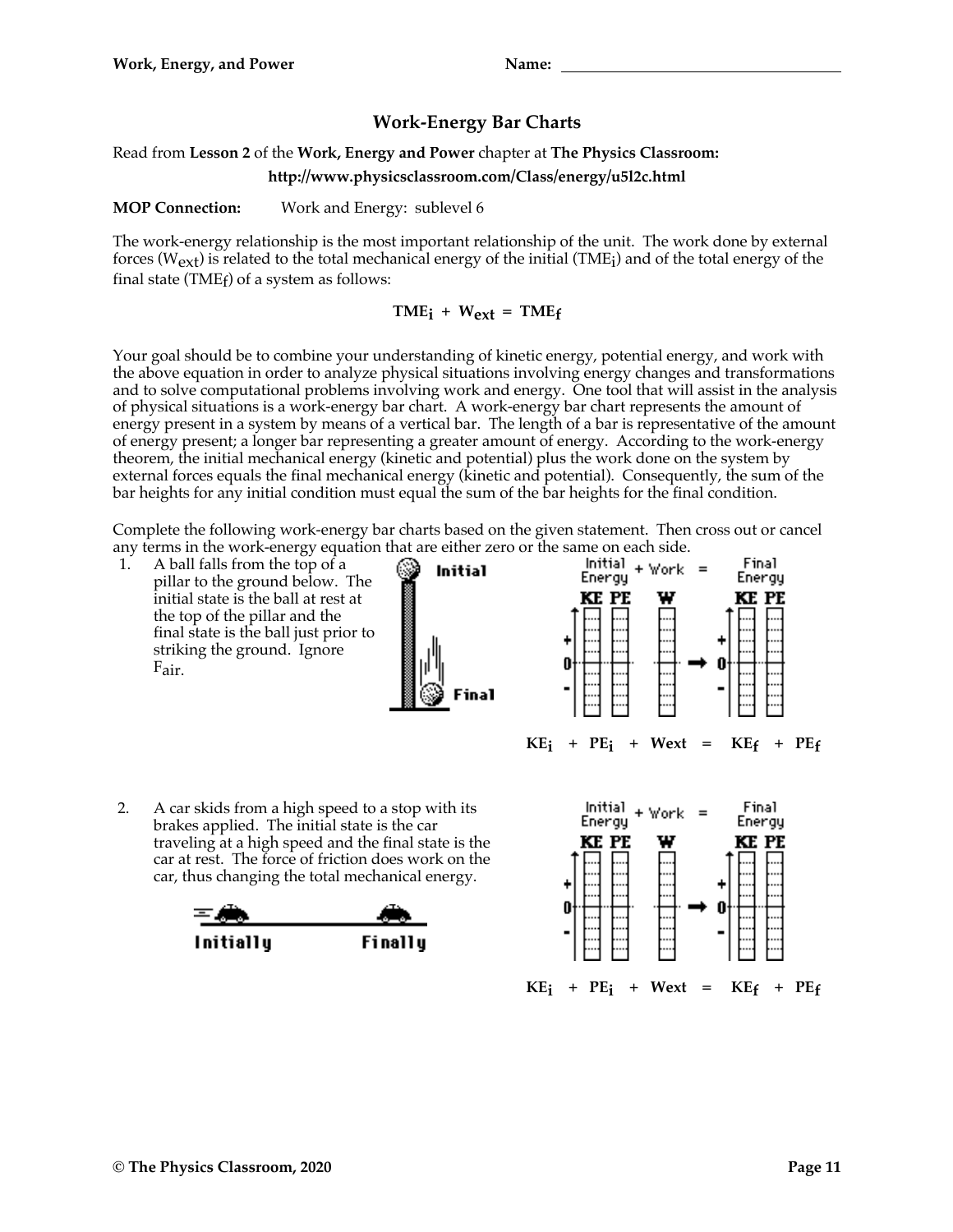3. A skier starts from rest on top of hill A and skis into the valley and back up onto hill B. The skier utilizes her poles to propel herself across the snow, thus doing work to change her totThe initial state is on top of hill A and the final state is on top of hill B. Ignore frictional forces.



4. A Hot Wheels car starts from rest on top of an inclined plane and rolls down the incline through a loop and along a horizontal surface. The initial state is the car at rest on top of the hill and the final state is the car in motion at the bottom of the hill. Friction and air resistance have a significant effect on the car.



5. A moving cross-country skier skis from the top of a hill down into a valley and up a second smaller hill. The initial state is the skier in motion on top of the first hill and the final state is the skier in motion on top the second hill. He uses his poles to propel himself. Ignore the effect of friction and air resistance.



6. Ben Laborin applies a force to push a crate from the bottom of an inclined plane to the top at a constant speed. The initial state is the crate in motion at the bottom of the hill and the final state is the crate in motion at the top of the hill. Ignore frictional effects.



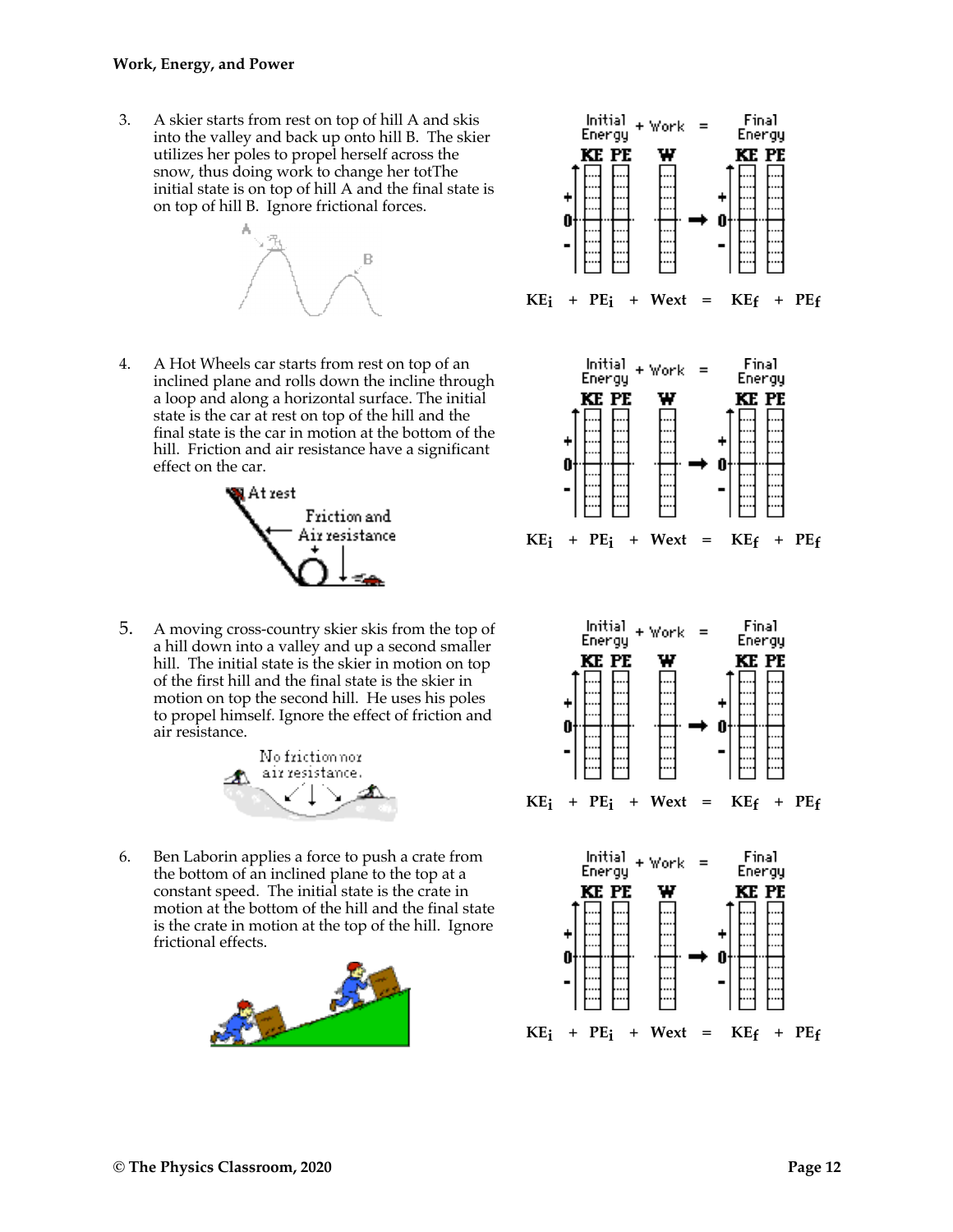# **Energy Concepts**

Read from **Lesson 2** of the **Work, Energy and Power** chapter at **The Physics Classroom:**

**http://www.physicsclassroom.com/Class/energy/u5l2b.html http://www.physicsclassroom.com/Class/energy/u5l2bb.html http://www.physicsclassroom.com/Class/energy/u5l2bc.html**

**MOP Connection:** Work and Energy: sublevel 7, 8, 9 and 10

1. Consider the falling motion of the ball in the following two frictionless situations. For each situation, indicate the forces doing work upon the ball. Indicate whether the energy of the ball is conserved and explain why. Finally, simplify the work-energy equation and use it to find the kinetic energy and the velocity of the 2-kg ball just prior to striking the ground.



2. Use the work-energy relationship to fill in the blanks for the following system  $(m=2 kg)$ . Neglect frictional forces. Finally, darken in the bars of the bar chart in order to demonstrate the amount of kinetic energy (KE), potential energy (PE) and total mechanical energy (TME).

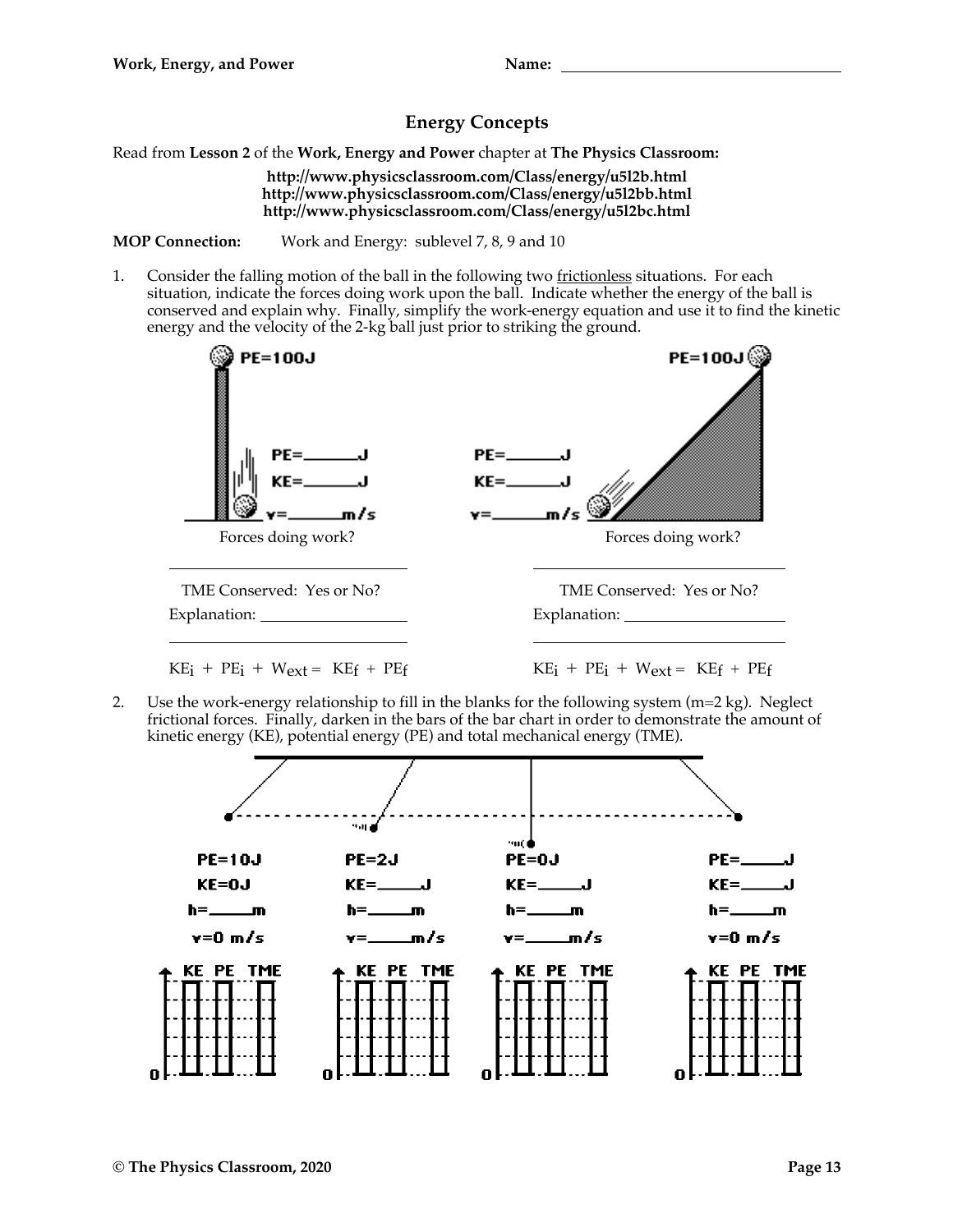#### **Work, Energy, and Power**

3. A dart is launched from a dart gun and subsequently follows a parabolic path typical of any projectile. Five positions in the trajectory of the dart are marked and labeled in the diagram at the right. For each of the five positions and for position  $\overrightarrow{Z}$ , fill in the workenergy bar chart in the space below.

E. **Z**: position of dart when springs are compressed. **A**: position of dart after release from springs. C D z R E А KE PE TME + KE PE TME + KE PE TME + KE PE TME **KE PE TME** + KE PE TME

D

C

B

4. A 2-kg ball moving at  $2 \text{ m/s}$  is rolling towards an inclined plane. It eventually rolls up the hill to a position near the top where it momentarily stops prior to rolling back down he incline. Assume negligible friction and air resistance. Construct a energy bar chart for the ball.



Simplify the equation below by canceling terms that are either zero or constant. Then use the equation to determine the height to which the ball rises along the incline before stopping.

$$
\frac{1}{2} \bullet m \bullet v_i^2 + m \bullet g \bullet h_i + F \bullet d \bullet \cos \Theta = \frac{1}{2} \bullet m \bullet v_f^2 + m \bullet g \bullet h_f
$$

5. Three identical balls approach three different "frictionless" hills with a speed of 2 m/s. In which case - A, B, or C, (or a tie) - will the ball roll the highest? \_\_\_\_\_\_\_\_ Explain your answer.

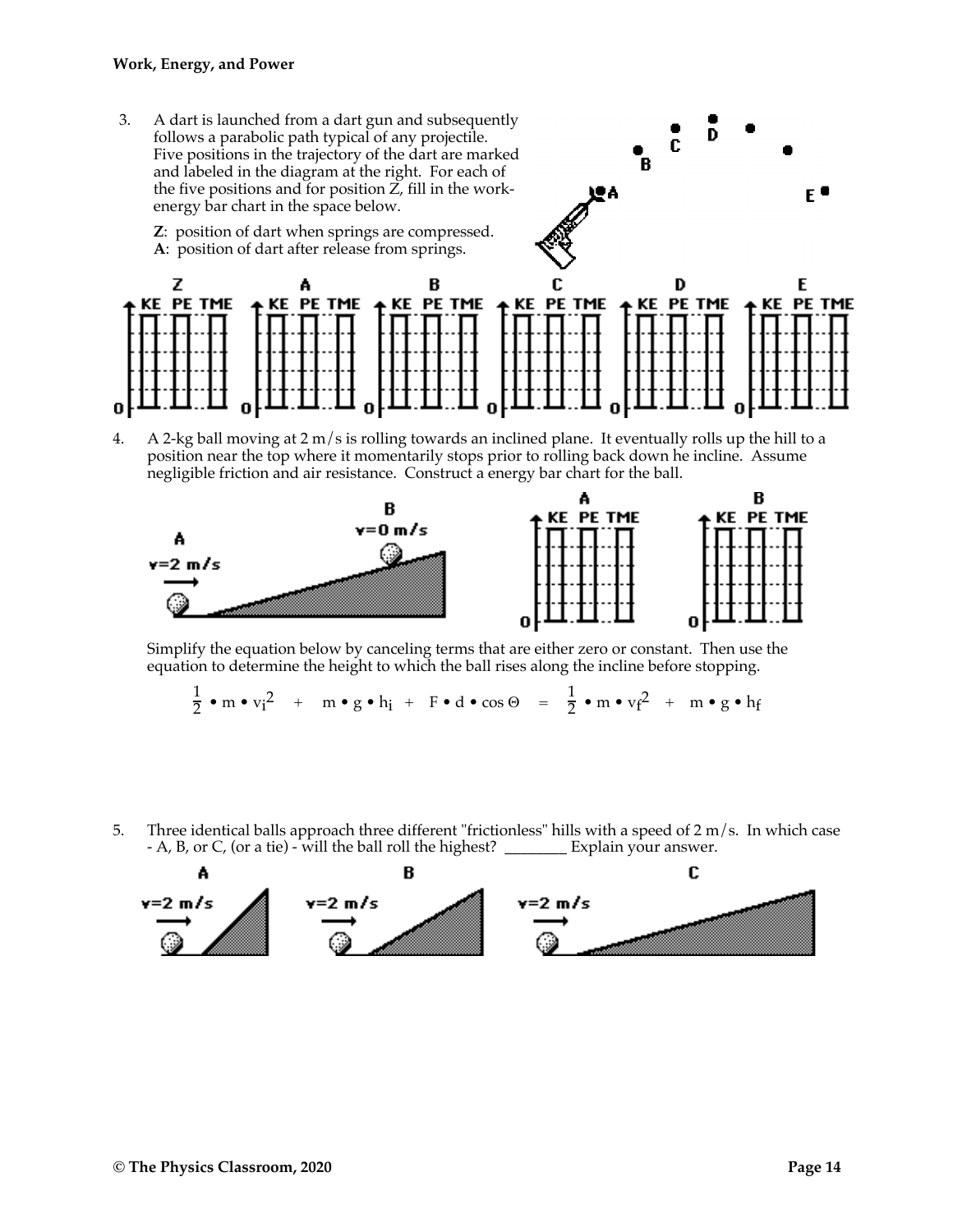6. Fill in the blanks in the following sentence:

An object starts from rest with a potential energy of 600 J and free-falls towards the ground. After it has fallen to a height of one-fourth of its original height, its total mechanical energy is \_\_\_\_\_\_\_ J, its potential energy is \_\_\_\_\_\_\_ J, and its kinetic energy is \_\_\_\_\_\_\_ J.

Consider the diagram at the right in answering the next three questions. Five locations along a roller coaster track are shown. Assume that there are negligible friction and air resistance forces acting upon the coaster car.

- 7. Rank the five locations in order of increasing TME (smallest to largest TME). Use < and or = signs between the blanks.
- 8. Rank the five locations in order of increasing PE (smallest to largest PE). Use < and or = signs between the blanks.
- 9. Rank the five locations in order of increasing KE (smallest to largest KE). Use  $<$  and or  $=$ signs between the blanks.



10. Use the law of conservation of energy (assume no friction nor air resistance) to determine the kinetic and potential energy at the various marked positions along the roller coaster track below. Finally, fill in the bars of the bar charts for positions  $A$ , B, C, D, and E.

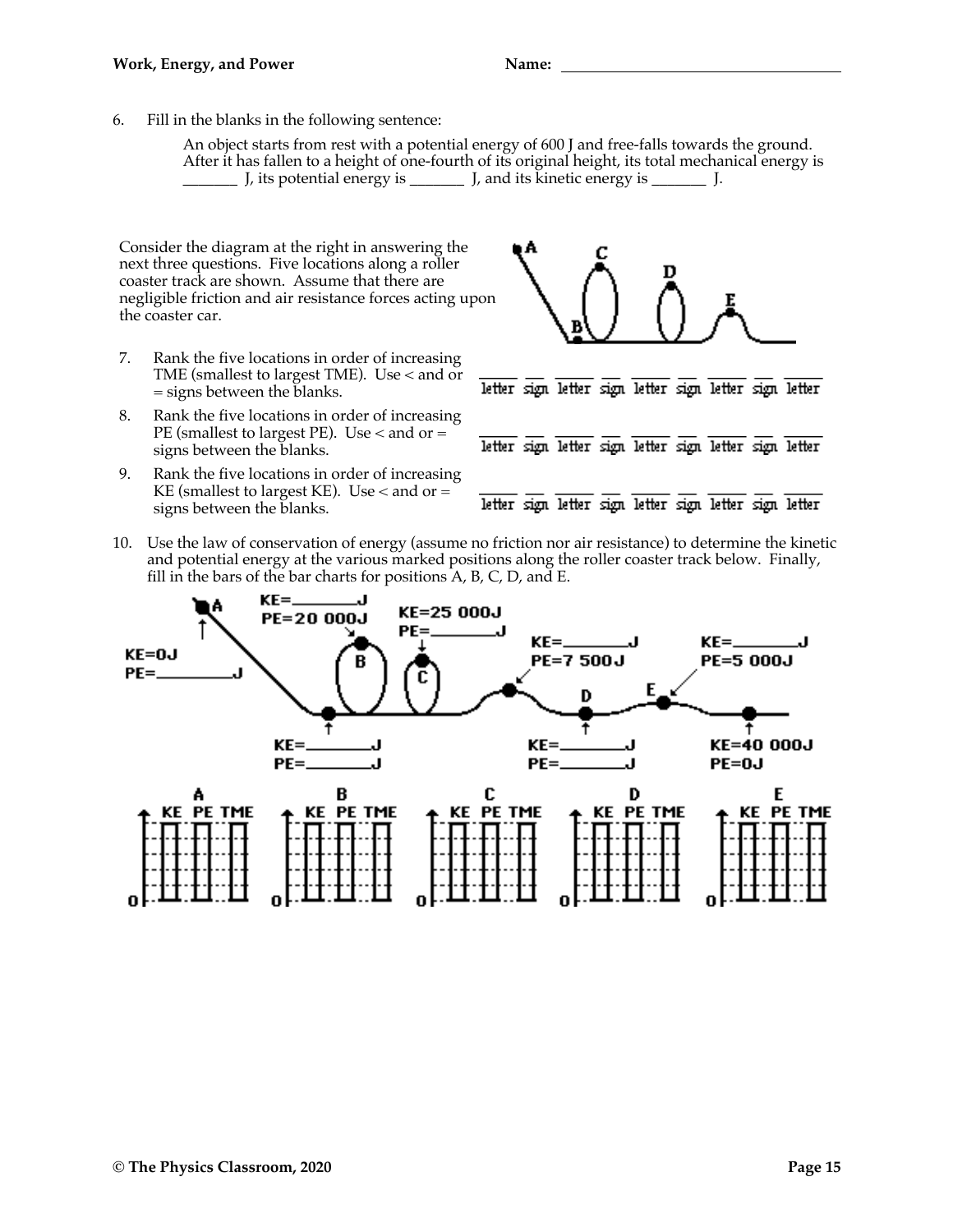11. Use the law of conservation of energy (assume no friction) to fill in the blanks at the various marked positions for a 1000-kg roller coaster car.



12. In a physics lab, a 3.0-kg cart was pulled at a constant speed along an inclined plane (with a force parallel to the plane) to a height of 0.500 m. The angle of incline was altered in each consecutive trial. It was found that each angle required the same amount of work to elevate the cart to the same height. Use your understanding of work, energy and dynamics to fill in the following table. (**HINT**:  $F_{app} = F_{parallel} =$  $m^*g^*sin \Theta.$ 



|    | $\boldsymbol{\Theta}$<br>(°) | h<br>(m)            | $\Delta$ PE<br>(J) | Fparallel (N) | d<br>(m) | <b>Work</b><br>$\mathbf{J}$ |
|----|------------------------------|---------------------|--------------------|---------------|----------|-----------------------------|
| a. | 15                           | $0.500 \text{ m}$   |                    |               |          |                             |
| b. | 20                           | $0.500 \text{ m}$   |                    |               |          |                             |
| c. | 25                           | $0.500 \text{ m}$   |                    |               |          |                             |
| d. | 35                           | $0.500 \text{ m}$   |                    |               |          |                             |
| e. | 45                           | $0.500\ \mathrm{m}$ |                    |               |          |                             |

Show sample calculations below: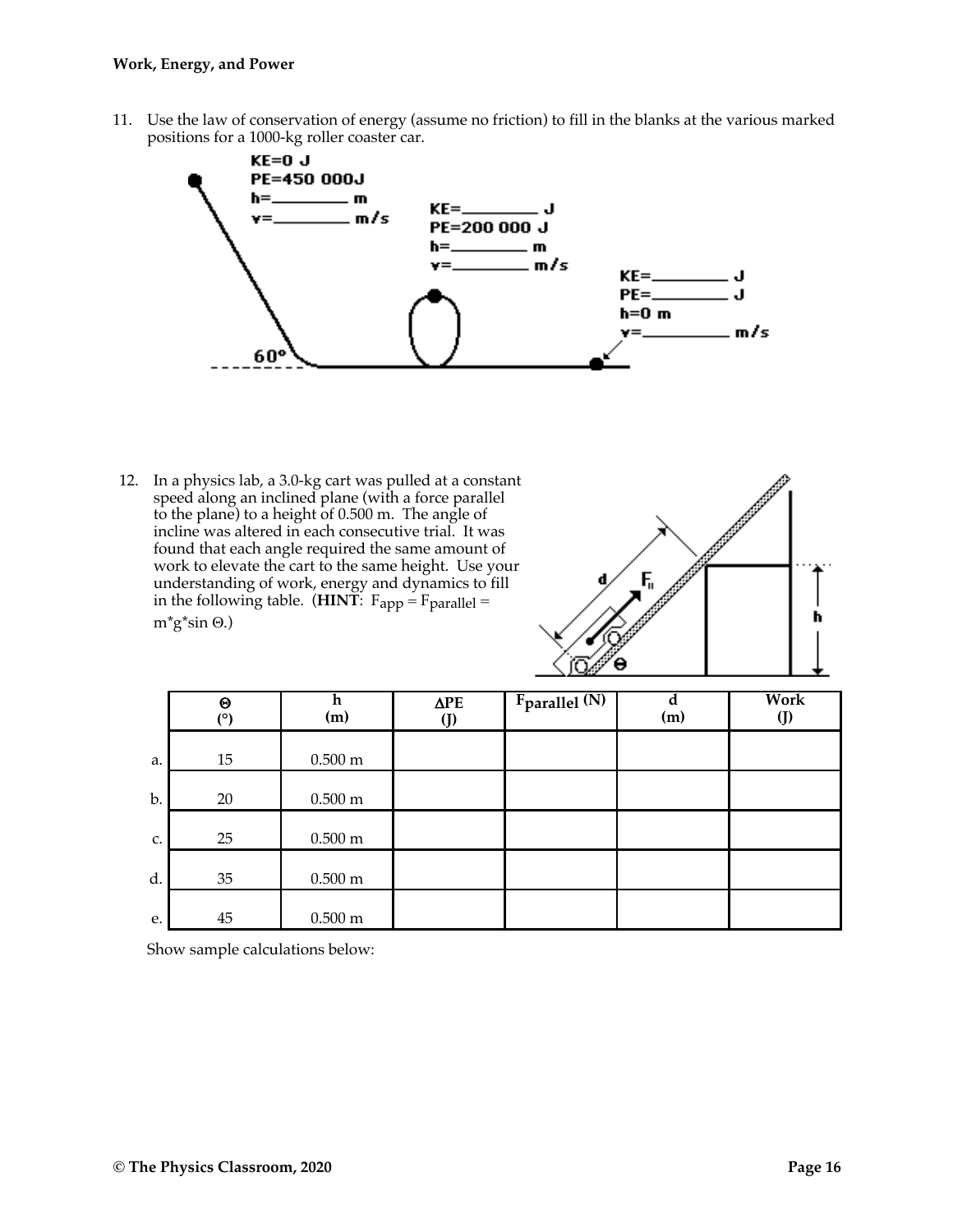13. A wrecking ball is raised above its highest point (State A), possessing 6000 J of PE relative to its lowest location (State B). The wrecking ball strikes a building and comes to a resting position (State C). Determine the kinetic energy of the wrecking ball at state B. \_\_\_\_\_\_\_\_\_\_\_\_\_\_\_\_\_\_ Determine the work done on the wrecking ball in going from State B to State  $\overline{C}$ .



14. Pete Zaria applies a 4.0-N force to a 1.0 kg mug of root beer to accelerate it over a distance of 1.0-meter along the countertop. Determine the work done by Pete on the mug and the mug's final kinetic energy and final velocity. **PSYW**



15. A 600-kg roller coaster car (includes passenger mass) is  $\mathbf{v} = 20.0 \, \text{m/s}$ moving at 20.0 m/s. The hydraulic braking system in the track applies an external force to slow the car to a speed of  $5.0 \text{ m/s}$  over a distance of 20.0 meters. Determine the force that acts upon the car. **PSYW**



16. Construct work-energy bar charts for problems #14 and #15.





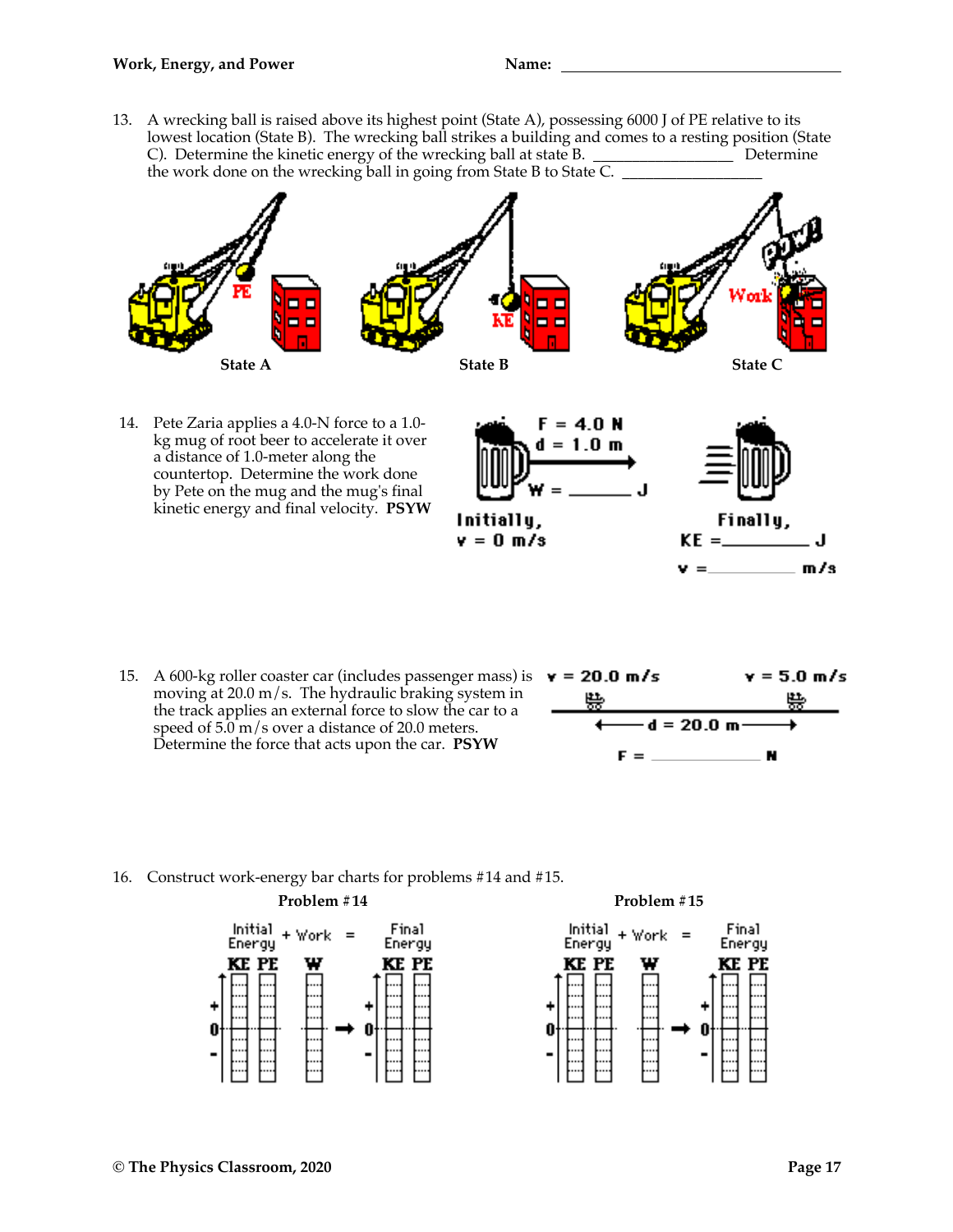#### **Work, Energy, and Power**



- 18. If Vera's speed (in question #17) were increased to 24.0 m/s, then what would be the new stopping distance? \_\_\_\_\_\_\_\_\_\_ In other words, how many times greater is the stopping distance if the speed is tripled? \_\_\_\_\_\_\_\_\_\_ Explain.
- 19. A 0.750-kg peach can is at rest in a shopping cart at the edge of a hill. A strong wind sets it into motion, sending down a 6.32 meter high hill. The cart hits a tree stump. But the peach can, being in motion, continues in motion until it finally collides with a car. Upon impact, the



peach can exert an average force of 721 N upon the car body. Fill in the blanks and determine the depth of the dent.

20. A 56.9 kg sledder  $KE = 01$ descends an 8.21-meter  $\mathbf{F}$ = high hill, encountering a friction force of 11.7 N.  $F = 0$ Fill in the blanks and  $KE =$ J determine the speed of  ${\bf h_i} = 8.21 \text{ m}$ the sledder after traveling the 31.7 meters to the bottom of the hill.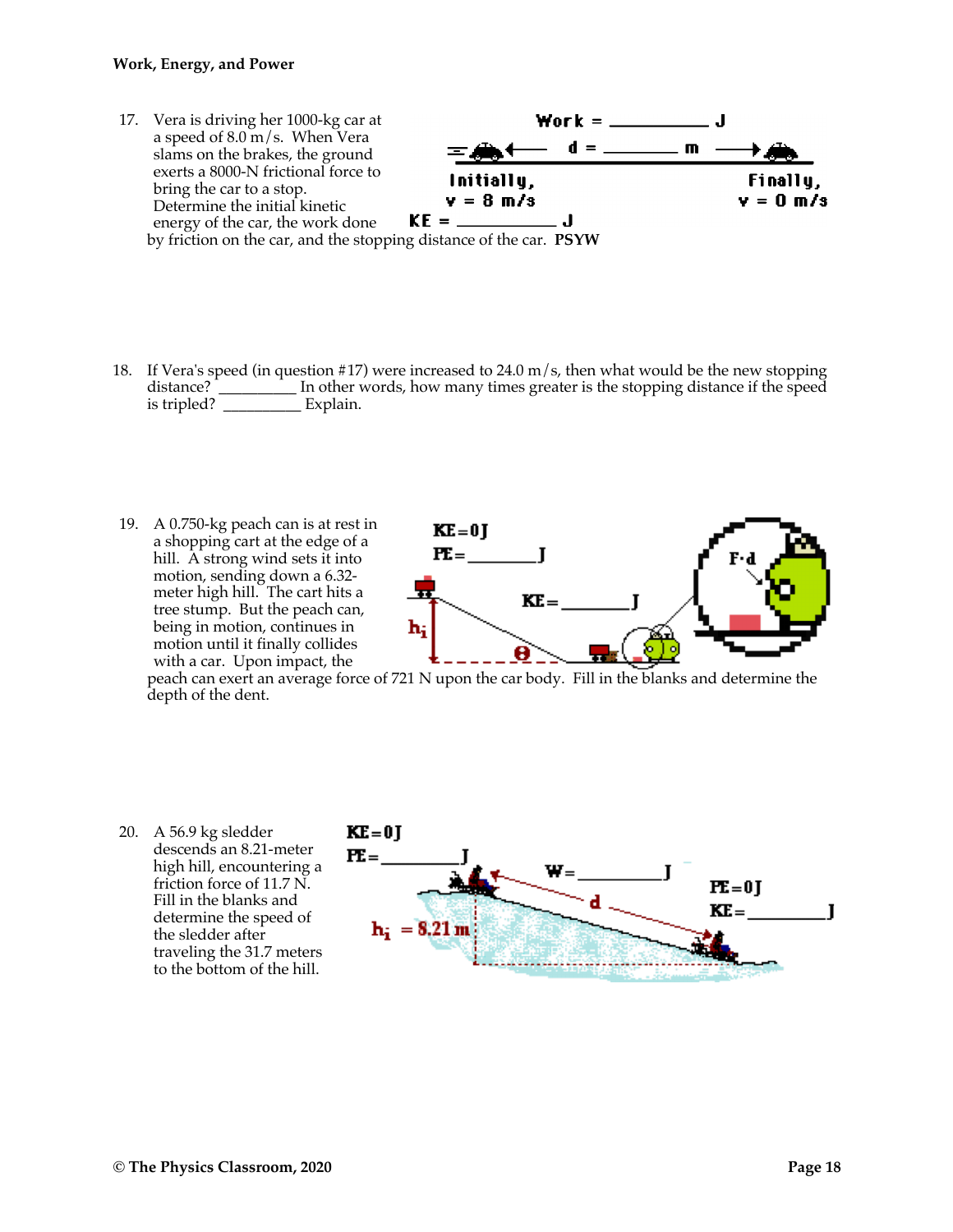## **Work-Energy Calculations**

## Study **Lesson 2** of the **Work, Energy and Power** chapter at **The Physics Classroom: http://www.physicsclassroom.com/Class/energy/u5l2bc.html**

For the following questions, begin with the work-energy equation, cancel terms, substitute and solve. 1. A glider is gliding through the air at a height of  $416$  meters with a speed of  $45.2 \text{ m/s}$ . The glider dives to a height of 278 meters. Determine the glider's new speed.

 $KE_i$  +  $PE_i$  +  $W_{ext}$  =  $KE_f$  +  $PE_f$ 



b. Find the maximum vertical height to which the box will rise on the opposite hill.

 $KE_i$  +  $PE_i$  +  $W_{ext}$  =  $KE_f$  +  $PE_f$ 

3. A 1423-kg car is moving along a level highway with a speed of 26.4 m/s. The driver takes the foot off the accelerator and the car experiences a retarding force of 901-N over a distance of 106 m. Determine the speed of the car after traveling this distance.

$$
KE_i + PE_i + W_{ext} = KE_f + PE_f
$$

4. A sledder starts from rest atop a 5.0-m high hill (A). She sleds to the bottom and up to the top of the adjacent 3.0-m high hill. How fast is the sledder going at point B? Ignore friction.

$$
KE_i + PE_i + W_{ext} = KE_f + PE_f
$$